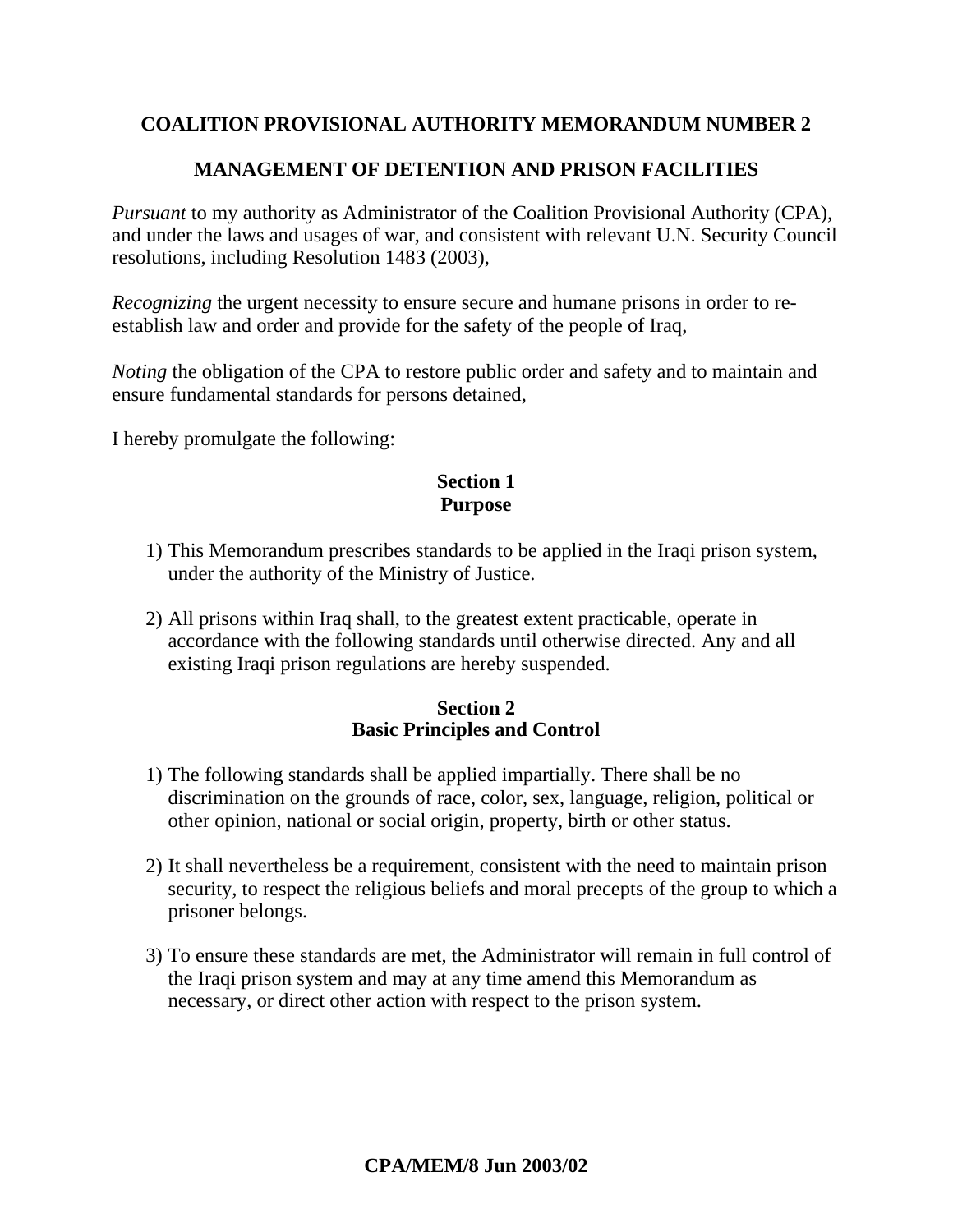4) In addition, CPA officials of the Justice Ministry and Coalition Forces operating under their oversight shall have the right to enter and inspect any Iraqi prison system, and give directions regarding the operation of that system, consistent with the terms of this Memorandum.

# **Section 3 Register**

- 1) In every place where persons are imprisoned there shall be kept a bound registration book with numbered pages in which shall be entered in respect of each prisoner received:
	- a) information concerning his identity;
	- b) the reasons for his commitment and the authority therefor; and
	- c) the day and hour of his admission and release.
- 2) No person shall be received in an institution without a valid commitment order, the details of which shall have been entered in the register.

#### **Section 4 Separation of Categories**

Different categories of prisoners shall be kept in separate institutions or parts of institutions, taking account of their sex, age, criminal record, the legal reason for their detention and the necessities of their treatment, so that:

- a) men and women shall be detained in separate institutions;
- b) untried prisoners shall be kept separate from convicted prisoners;
- c) persons imprisoned for debt and other civil prisoners shall be kept separate from persons imprisoned by reason of a criminal offense; and
- d) prisoners under 18 years of age shall be kept separate from adults.

### **Section 5 Accommodation**

- 1) Where sleeping accommodation is in individual cells or rooms, each prisoner should occupy by night a cell or room by himself. The central prison administration may make an exception to this rule for special reasons, such as temporary overcrowding.
- 2) Where dormitories are used, they shall be occupied by prisoners carefully selected as being suitable to associate with one another in those conditions.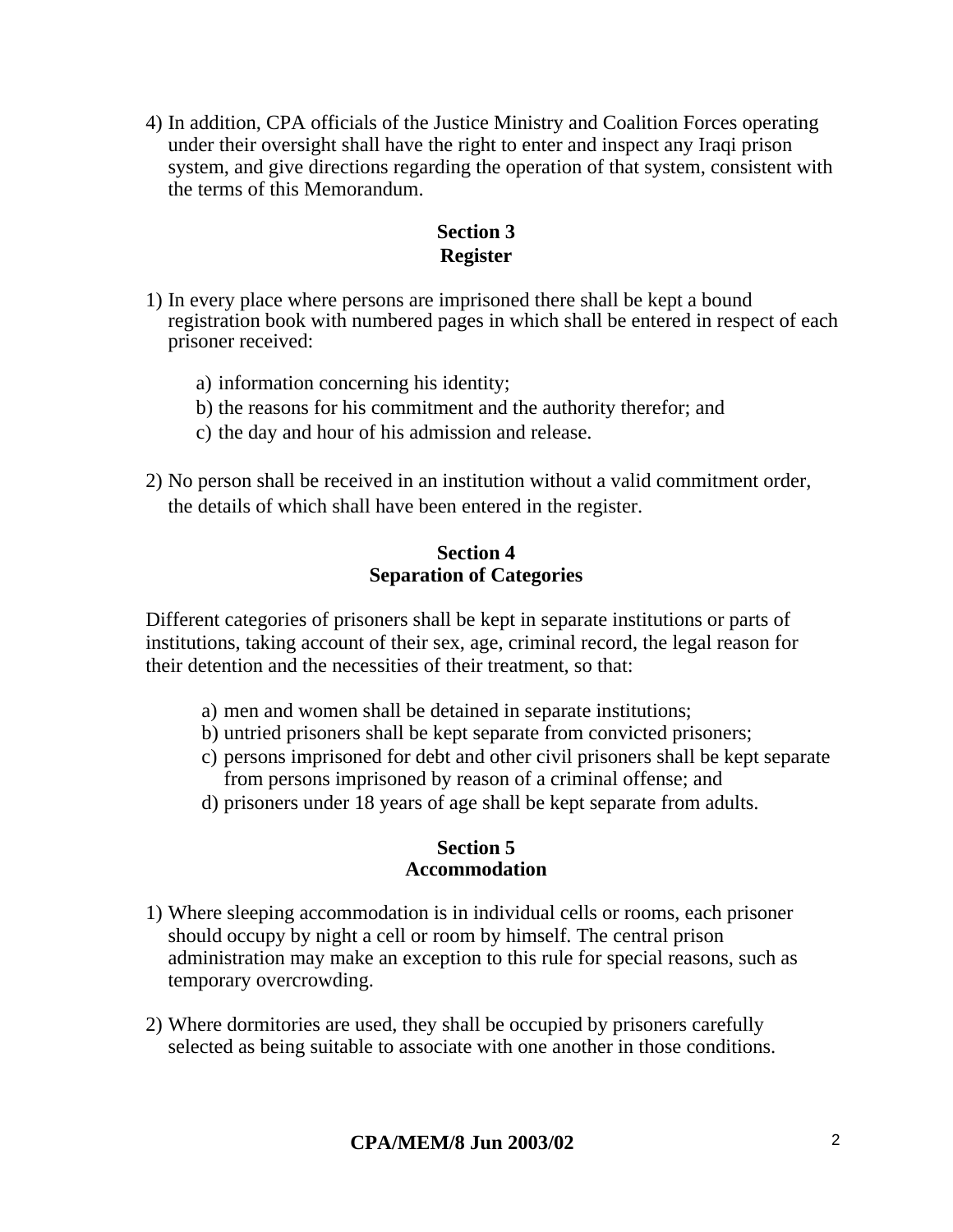There shall be regular supervision by night, in keeping with the nature of the institution.

- 3) All accommodation provided for the use of prisoners, and in particular all sleeping accommodations, shall, to the extent practicable, meet all requirements of health, due regard being paid to climatic conditions and particularly to cubic content of air, minimum floor space, lighting, heating and ventilation.
- 4) In all places where prisoners are required to live or work:
	- a) the windows shall be large enough to enable the prisoners to read or work by natural light, and shall be so constructed that they can allow the entrance of fresh air whether or not there is artificial ventilation; and
	- b) artificial light shall be provided sufficient for the prisoners to read or work without injury to eyesight.
- 5) The sanitary installations shall be adequate to enable every prisoner to comply with the needs of nature when necessary and in a clean and decent manner.
- 6) Adequate bathing and shower installations shall be provided so that every prisoner may be enabled and required to have a bath or shower, at a temperature suitable to the climate, as frequently as necessary for general hygiene according to season and geographical region, but at least once a week.
- 7) All bed pans or ablution facilities *of* an institution regularly used by prisoners shall be properly maintained and kept scrupulously clean at all times.

# **Section 6 Personal Hygiene**

- 1) Prisoners shall be required to keep their persons clean, and to this end they shall be provided with water and with such toilet articles as are necessary for health and cleanliness.
- 2) In order that prisoners may maintain a good appearance compatible with their selfrespect, facilities shall be provided for the proper care of the hair and beard, and men shall be enabled to shave regularly.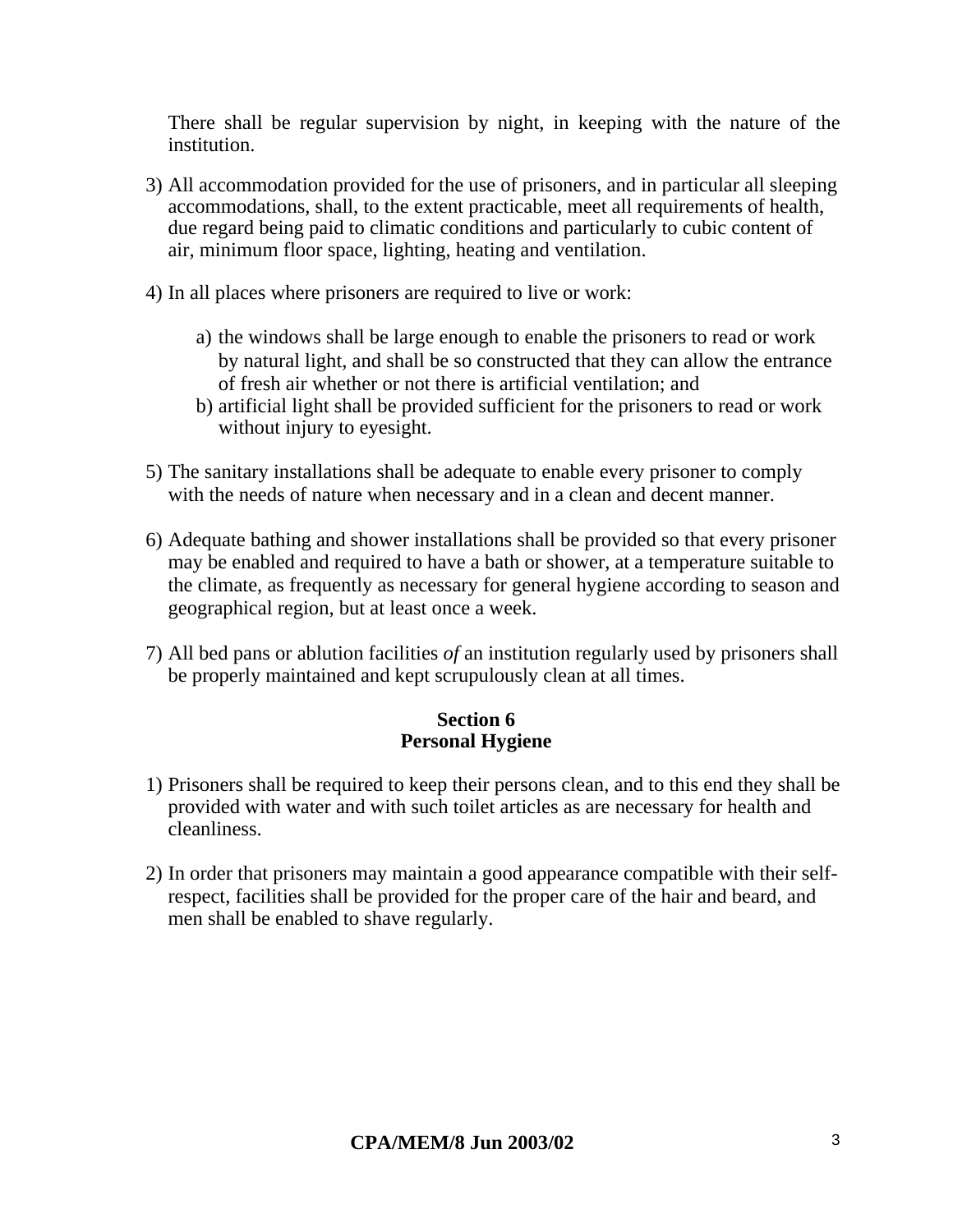### **Section 7 Clothing and Bedding**

- 1) Every prisoner who is not allowed to wear his own clothing shall be provided with an outfit of clothing suitable for the climate and adequate to keep him in good health. Such clothing shall in no manner be degrading or humiliating.
- 2) All clothing shall be clean and kept in proper condition. Underclothing shall be changed and washed as often as necessary for the maintenance of hygiene.
- 3) If prisoners are allowed to wear their own clothing, arrangements shall be made on their admission to the institution to ensure that it shall be clean and fit for use.
- 4) Every prisoner shall be provided with a separate bed, and with separate and sufficient bedding that shall be clean when issued, kept in good order and changed often enough to ensure its cleanliness.

# **Section 8 Food**

- 1) Every prisoner shall be provided by the administration at regular hours with food of nutritional value adequate for health and strength, and of wholesome quality.
- 2) Drinking water shall be available to every prisoner whenever he needs it.

### **Section 9 Exercise and Sport**

Every prisoner who is not employed in outdoor work shall have at least one hour of suitable exercise in the open air daily if the weather permits.

#### **Section 10 Medical Services**

- 1) At every institution there shall be available the services of at least one qualified medical officer who should have some knowledge of psychiatry.
- 2) Sick prisoners who require specialist treatment shall be transferred to specialized institutions or to civil hospitals. Where hospital facilities are provided in an institution, their equipment, furnishings and pharmaceutical supplies shall be proper for the medical care and treatment of sick prisoners, and there shall be a staff of suitably trained officers.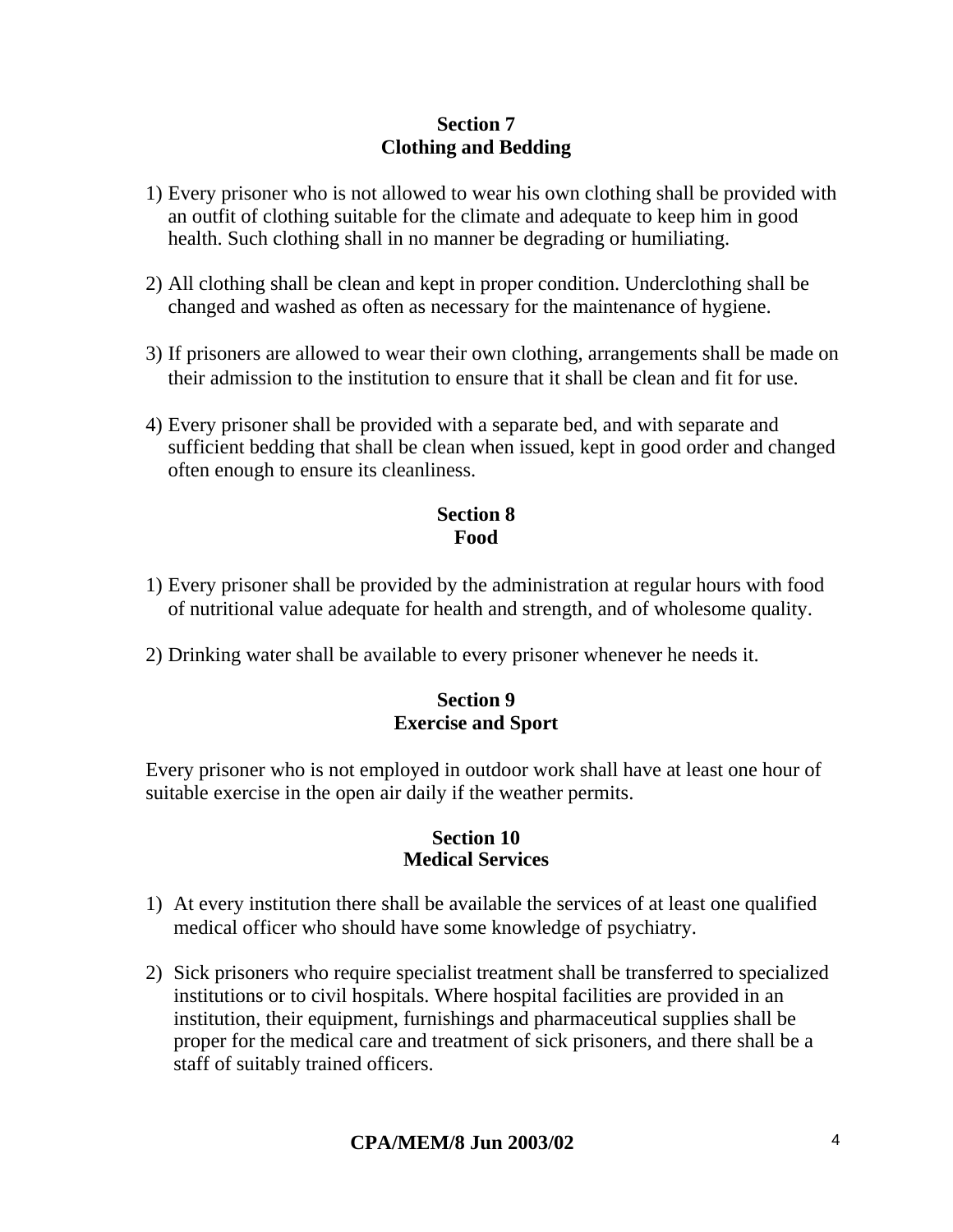- 3) The services of a qualified dental officer shall be available to every prisoner.
- 4) In women's institutions there shall be special accommodation for all necessary prenatal and postnatal care and treatment. Arrangements shall be made wherever practicable for children to be born in a hospital outside the institution. If a child is born in prison, this fact shall not be mentioned in the birth certificate.
- 5) Where nursing infants are allowed to remain in the institution with their mothers, provision shall be made for a nursery staffed by qualified persons, where the infants shall be placed when they are not in the care of their mothers.
- 6) The medical officer shall see and examine every prisoner as soon as possible after his admission and thereafter as necessary, with a view particularly to the discovery of physical or mental illness and the taking of all necessary health measures; the segregation of prisoners suspected of infectious or contagious conditions; the noting of physical or mental defects that might hamper rehabilitation, and the determination of the physical capacity of every prisoner for work.
- 7) The medical officer shall have responsibility for the care of the physical and mental health of the prisoners and should daily see all sick prisoners, all who complain of illness, and any prisoner to whom his attention is specially directed.
- 8) The medical officer shall report to the prison master whenever he considers that a prisoner's physical or mental health has been or will be injuriously affected by continued imprisonment or by any condition of imprisonment.
- 9) The medical officer shall regularly inspect and advise the prison master upon the:
	- a) quantity, quality, preparation and service of food;
	- b) hygiene and cleanliness of the institution and the prisoners;
	- c) sanitation, heating, lighting and ventilation of the institution;
	- d) suitability and cleanliness of the prisoners' clothing and bedding; and the
	- e) observance of the provision concerning physical education and sports, in cases where there is no technical personnel in charge of these activities.
- 10)The prison master shall take: into consideration the reports and advice that the medical officer submits in accordance with this regulation and, in case he concurs with the recommendations made, shall take immediate steps to give effect to those recommendations; if they are not within his competence or if he does not concur with them, he shall immediately submit his own report and the advice of the medical officer to higher authority.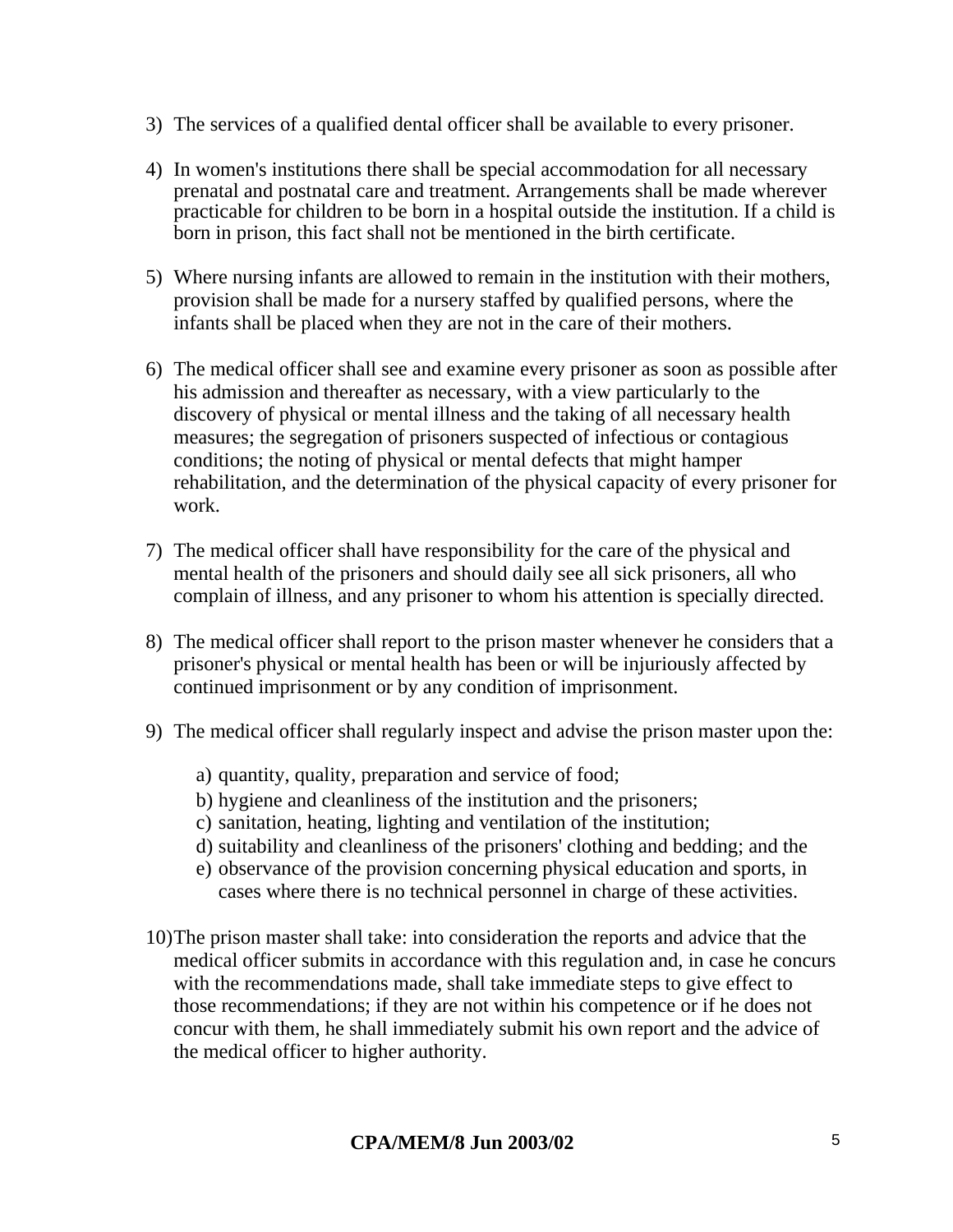#### **Section 11 Discipline and Punishment**

- 1) Discipline and order shall be maintained with firmness, but with no more restriction than is necessary for safe custody and well-ordered community life.
- 2) No prisoner shall be employed, in the service of the institution, in any disciplinary capacity.
- 3) This standard shall not, however, impede the proper functioning of systems based on self-government, under which specified social, educational or sports activities or responsibilities are entrusted, under supervision, to prisoners who are formed into groups for the purposes of treatment.
- 4) The following shall always be determined by the law or by the regulation of the competent administrative authority:
	- a) conduct constituting a disciplinary offense;
	- b) the types and duration of punishment that may be inflicted; and
	- c) the authority competent to impose such punishment.
- 5) No prisoner shall be punished except in accordance with the terms of such law or regulation, and never twice for the same offense.
- 6) No prisoner shall be punished unless he has been informed of the offense alleged against him and is given a proper opportunity to present his defense. The competent authority shall conduct a thorough examination of the case.
- 7) Where necessary and practicable, the prisoner shall be allowed to make his defense through an interpreter.
- 8) Corporal punishment, punishment by placing in a dark cell, and all cruel, inhuman or degrading punishments shall be completely prohibited as punishments for disciplinary offenses.
- 9) Punishment by close confinement or reduction of diet shall never be inflicted unless the medical officer has examined the prisoner and certified in writing that he is fit to sustain it.
- 10)The same shall apply to any other punishment that may be prejudicial to the physical or mental health or a prisoner.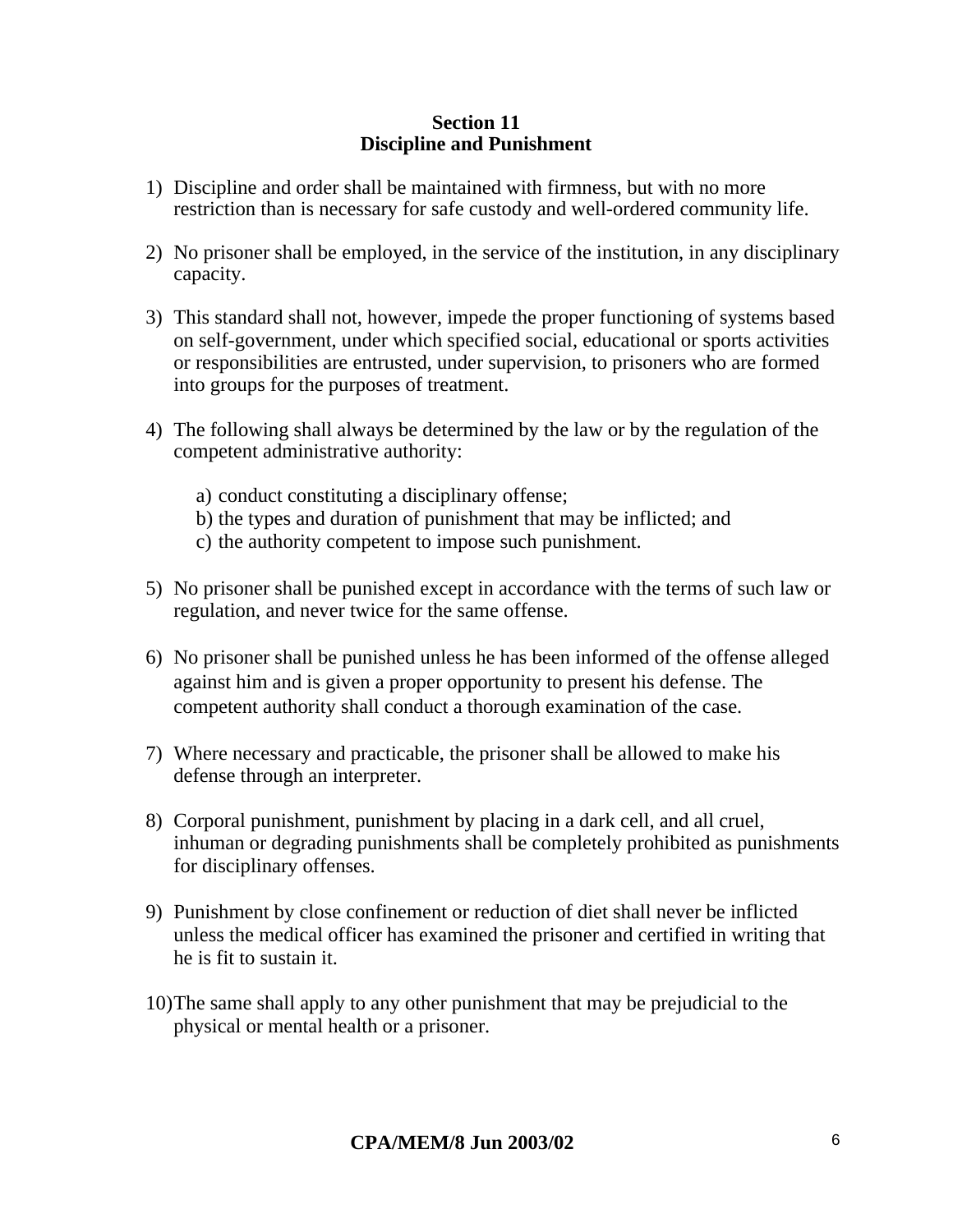11)The medical officer daily shall visit prisoners undergoing such punishments and shall advise the prison master if he considers the termination or alteration of the punishment necessary on grounds of physical or mental health.

### **Section 12 Instruments of Restraint**

- 1) Instruments of restraint, such as handcuffs, chains, irons and strait-jacket, shall never be applied as a punishment. Furthermore, chains or irons shall not be used as restraints. Other instruments of restraint shall not be used except in the following circumstances:
	- a) as a precaution against escape during a transfer, provided that they shall be removed when the prisoner appears before a judicial or administrative authority;
	- b) on medical grounds by direction of the medical officer; and
	- c) by order of the prison master, if other methods of control fail, in order to prevent a prisoner from injuring himself or others or from damaging property; in such instances the prison master shall at once consult the medical officer and report to the higher administrative authority.
- 2) The patterns and manner of use of instruments of restraint shall be decided by the central prison administration. Such instruments must not be applied any longer than is strictly necessary.

### **Section 13 Information to and Complaints by Prisoners**

- 1) Every prisoner on admission shall be provided with written information about the regulations governing the treatment of prisoners of his category, the disciplinary requirements of the institution, the authorized methods of seeking information and making complaints, and all such other matters as are necessary to enable him to understand both his rights and his obligations and to adapt himself to the life of the institution.
- 2) If a prisoner is illiterate, the aforesaid information shall be conveyed to him orally.
- 3) Every prisoner shall have the opportunity each week day of making requests or complaints to the prison master of the institution or the officer authorized to represent him.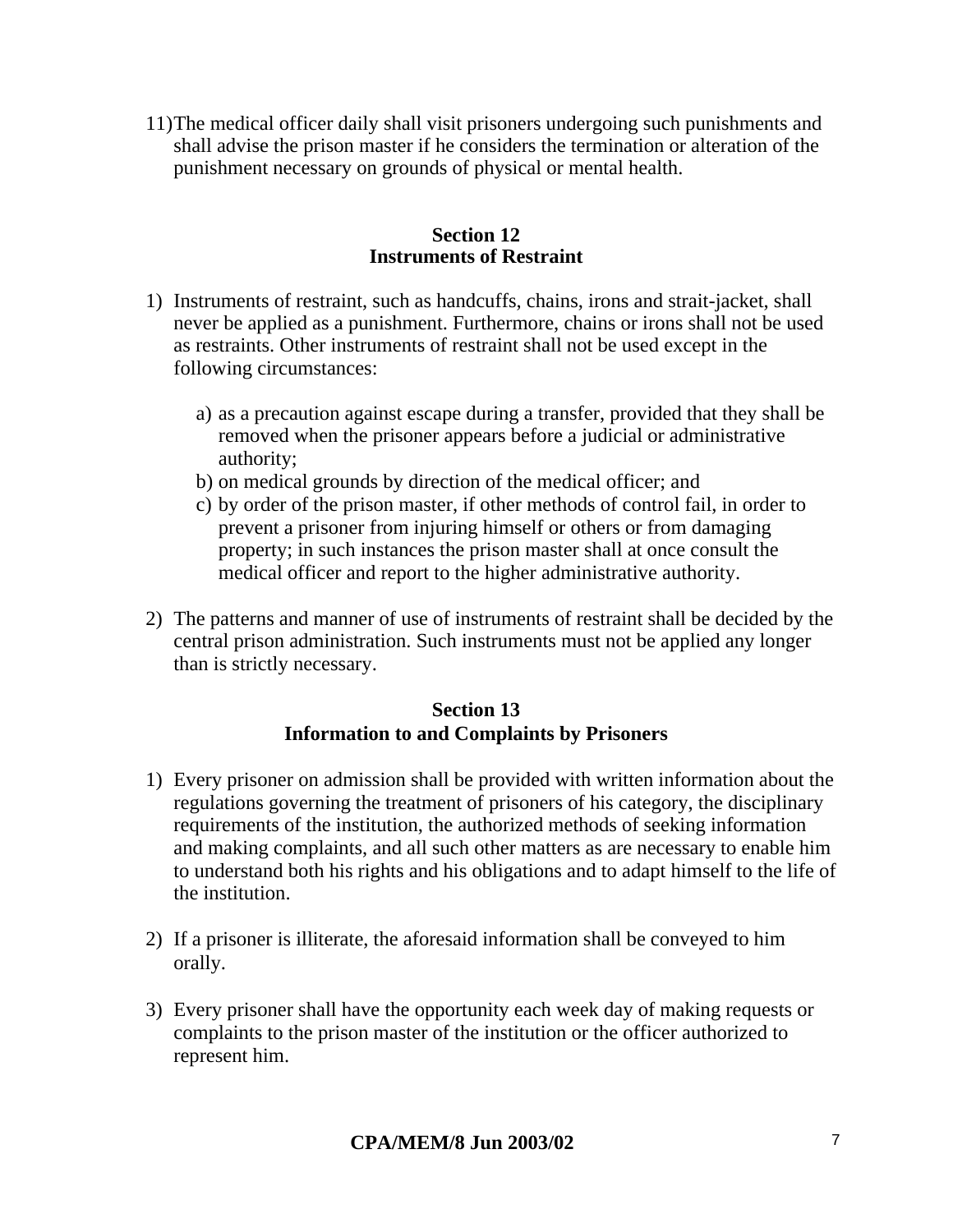- 4) It shall be possible to make requests or complaints to the inspector of prisons during his inspection. The prisoner shall have the opportunity to talk to the inspector or to any other inspecting officer without the prison master or other members of the staff being present.
- 5) Every prisoner shall be allowed to make a request or complaint, without censorship as to substance but in proper form, to the central prison administration, the judicial authority or other proper authorities through approved channels.
- 6) Unless it is patently frivolous or groundless, every request or complaint shall be promptly dealt with and replied to without undue delay.

### **Section 14 Communications and Contacts with Others**

- 1) Prisoners shall be allowed under necessary supervision to communicate with their family and reputable friends at regular intervals, both by correspondence and by receiving visits.
- 2) Prisoners who are foreign nationals shall be allowed reasonable facilities to communicate with the diplomatic and consular representatives of the State to which they belong.
- 3) Prisoners who are nationals of States without diplomatic or consular representation in Iraq and refugees or stateless persons shall be allowed similar facilities to communicate with the diplomatic representative of the State that takes charge of their interests or any national or international authority whose task it is to protect such persons.
- 4) Prisoners shall be permitted to read publications that do not pose a threat to security, and to hear wireless or television transmissions as authorized or controlled by the prison administration.
- 5) Access shall be granted to official delegates of the International Committee of the Red Cross (ICRC) whenever sought, to be conducted at mutually arranged times. ICRC delegates shall be permitted to inspect health, sanitation and living arrangements and to interview all detainees in private. They shall also be permitted to record information regarding the detainee and to pass messages to and from the family of the detainee subject to reasonable censorship by the prison authorities.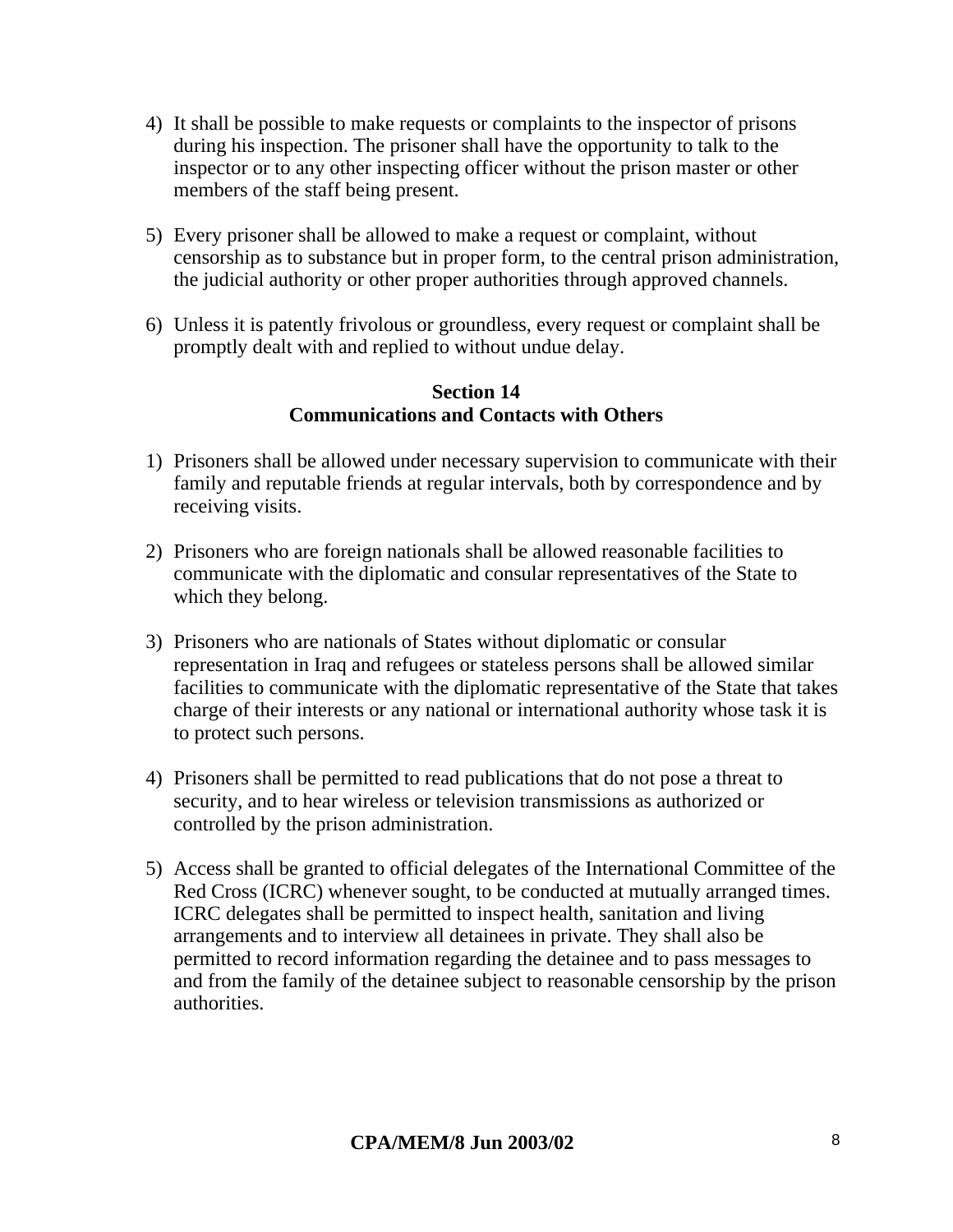### **Section 15 Books**

Every institution shall have a library for the use of all categories of prisoners, adequately stocked with both recreational and instructional books, and prisoners shall be encouraged to make full use of it.

# **Section 16 Religion**

- 1) If the institution contains a sufficient number of prisoners of the same religion, a qualified representative of that religion shall be appointed or approved. If the number of prisoners justifies it and conditions permit, the arrangement should be on a full-time basis.
- 2) A qualified representative appointed or approved under paragraph (1) shall be allowed to hold regular services and to pay pastoral visits in private to prisoners of his religion at proper times.
- 3) Access to a qualified representative of any religion shall not be refused to any prisoner. On the other hand, any prisoner may refuse to receive a visit of any religious representative, his attitude shall be fully respected.
- 4) So far as practicable, every prisoner shall be allowed to satisfy the needs of his religious life by attending the services provided in the institution and having in his possession the books of religious observance and instruction of his denomination.

### **Section 17 Retention of Prisoners' Property**

- 1) All money, valuables, clothing and other effects belonging to a prisoner which under the regulations of the institution he is not allowed to retain shall on his admission to the institution be placed in safe custody. An inventory thereof shall be signed by the prisoner. Steps shall be taken to keep them in good condition.
- 2) On the release of the prisoner all such items shall be returned to him except in so far as he has been authorized to spend money or send any such property out of the institution or it has been found necessary on hygienic grounds to destroy any article of clothing. The prisoner shall sign a receipt for the articles and money returned to him.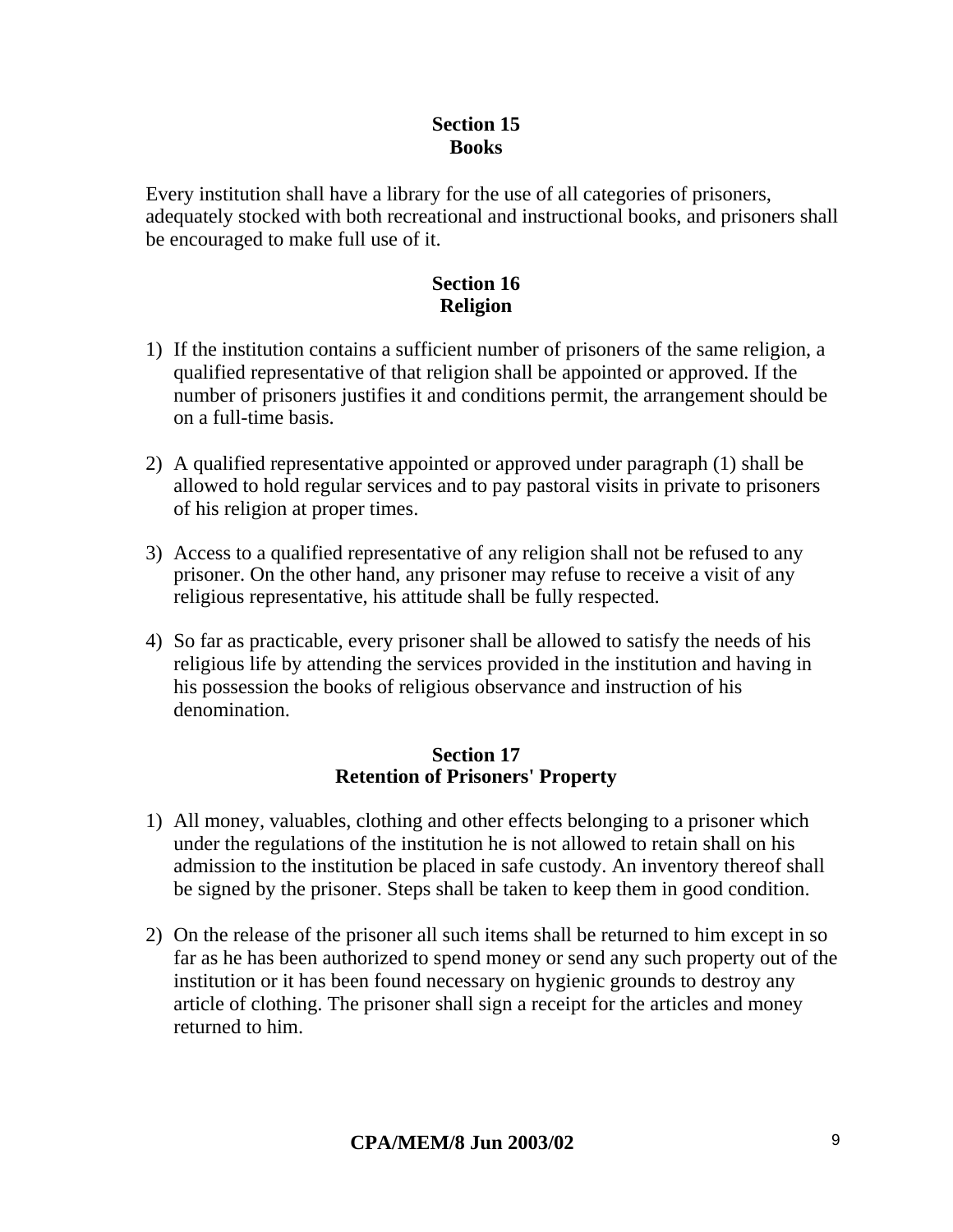- 3) Any money or effects received for a prisoner from outside shall be treated in the same way.
- 4) If a prisoner brings in any drugs or medicine, the medical officer shall decide what use shall be made of them.

### **Section 18 Notification of Death, Illness, Transfer, etc.**

- 1) Upon the death or serious illness of, or serious injury to a prisoner, or his removal to an institution for the treatment of mental afflictions, the prison master shall at once inform the spouse, if the prisoner is married or the nearest relative and shall in any event inform any other person previously designated by the prisoner.
- 2) A prisoner shall be informed at once of the death or serious illness of any near relative. In case of the critical illness of a near relative, the prisoner should be authorized, whenever circumstances allow, to visit the relative either under escort or alone.
- 3) Every prisoner shall have the right immediately to inform his family of his imprisonment or his transfer to another institution.

### **Section 19 Removal of Prisoners**

- 1) When prisoners are being removed to or from an institution, they shall be exposed to public view as little as possible and proper safeguards shall be adopted to protect them from insult, curiosity and publicity in any form.
- 2) The transport of prisoners in conveyances with inadequate ventilation or light, or in any way that would subject them to unnecessary physical hardship, shall be prohibited.
- 3) The transport of prisoners shall be carried out at the expense of the administration and equal conditions shall obtain for all of them.

### **Section 20 Institutional Personnel**

1) The prison administration shall provide for the careful selection of every grade of the prison personnel, since it is on their integrity, humanity, professional capacity and personal suitability for the work that the proper administration of the institutions depends.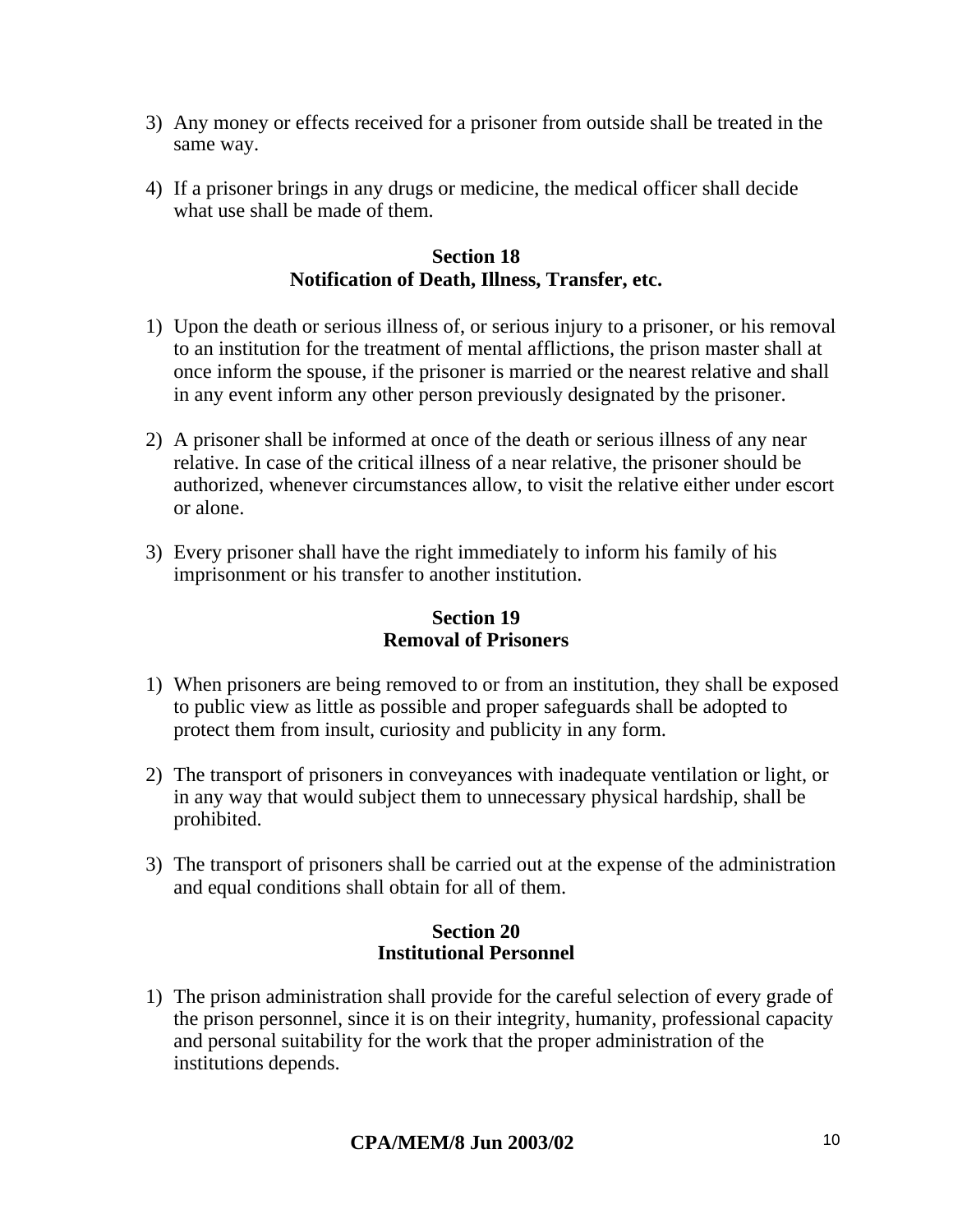- 2) The prison administration shall constantly seek to awaken and maintain in the minds both of the prison personnel and of the public the conviction that this work is a social service of great importance, and to this end all appropriate means of informing the public should be used.
- 3) To secure the foregoing ends, prison personnel shall be appointed on a full-time basis as professional prison officers and have civil service status with security of tenure subject only to good conduct, efficiency and physical fitness.
- 4) The personnel shall possess an adequate standard of education and intelligence.
- 5) Before entering on duty, the personnel shall be given a course of training in their general and specific duties.
- 6) All members of the personnel shall at all times so conduct themselves and perform their duties as to influence the prisoners for good by their example and to command their respect.
- 7) The prison master of an institution should be adequately qualified for his task by character, administrative ability, suitable training and experience.
- 8) He shall devote his entire time to his official duties and shall not be appointed on a part-time basis.
- 9) When two or more institutions are under the authority of one prison master, he shall visit each of them at frequent intervals. A responsible resident official shall be in charge of each of these institutions.
- 10)The prison master, his deputy, and the majority of the other personnel of the institution shall be able to speak the language of the greatest number of prisoners, or a language understood by the greatest number of them.
- 11)Whenever necessary, the services of an interpreter shall be used.
- 12)In institutions that are large enough to require the services of one or more fulltime medical officers, at least one of them shall reside on the premises of the institution or in its immediate vicinity.
- 13)In other institutions the medical officer shall visit daily and shall reside near enough to be able to attend without delay in cases of urgency.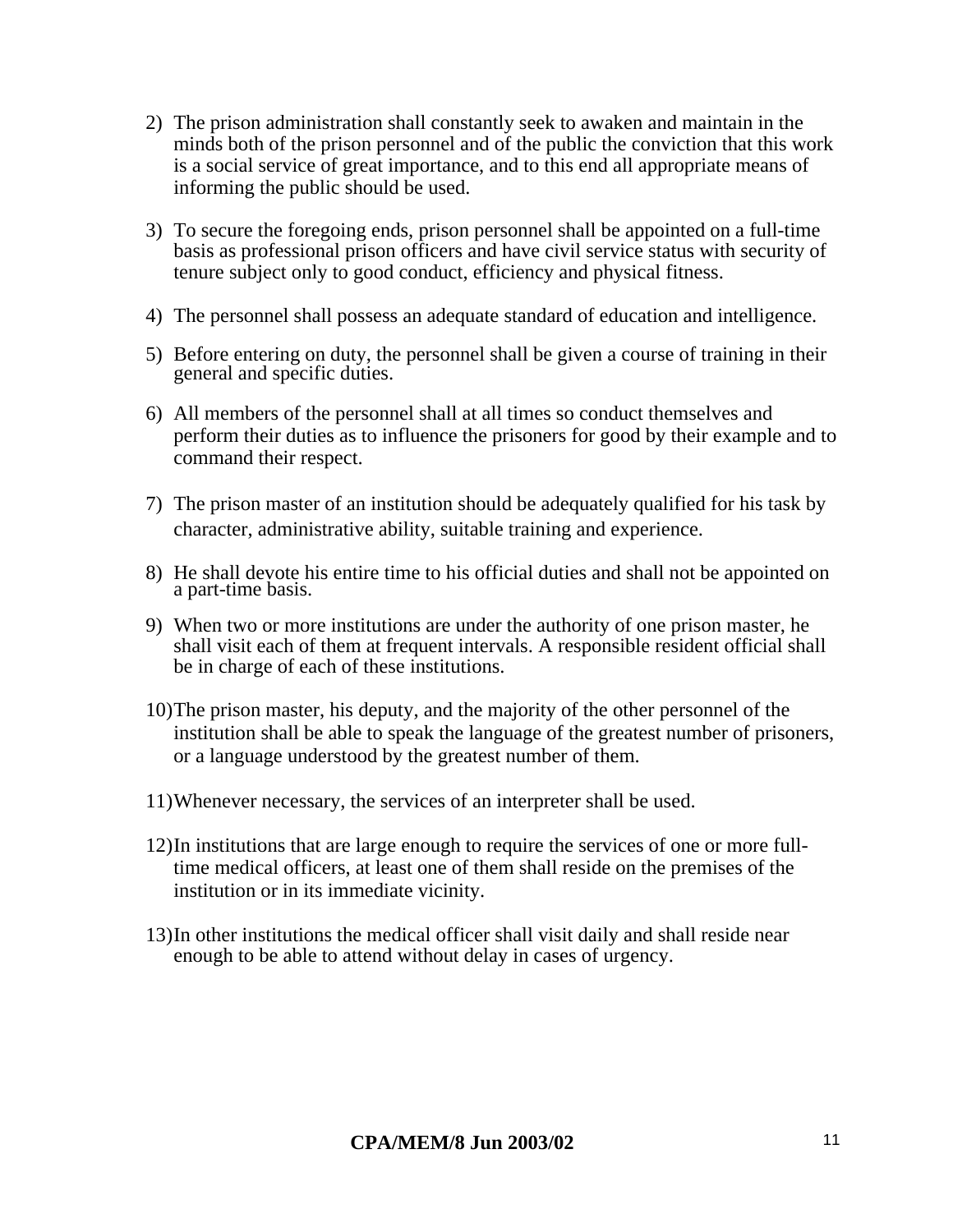- 14)In an institution for both men and women, the part of the institution set aside for women shall be under the authority of a responsible woman officer who shall have the custody of the keys of all that part of the institution.
- 15)No male member of the staff shall enter the part of the institution set aside for women unless accompanied by a woman officer.
- 16)Women prisoners shall be attended and supervised only by women officers. This does not, however, preclude male members of the staff, particularly doctors and teachers, from carrying out their professional duties in institutions or parts of institutions set aside for women.
- 17)Officers of the institutions shall not, in their relations with the prisoners, use force except in self-defense or in cases of attempted escape, or active or passive physical resistance to an order based on law or regulations. Officers who have recourse to force must use no more than is strictly necessary and must report the incident immediately to the prison master of the institution.
- 18)Prison officers shall be given special physical training to enable them to restrain aggressive prisoners.
- 19)Except in special circumstances, staff performing duties that bring them into direct contact with prisoners should not be armed. Furthermore, staff should in no circumstances be provided with arms unless they have been trained in their use.

### **Section 21 Inspection**

There shall be a regular inspection of penal institutions and services by qualified and experienced inspectors appointed by a competent authority. Their task shall be in particular to ensure that these institutions are administered in accordance with existing laws and regulations and with a view to bringing about the objectives of penal and correctional services.

### **STANDARDS APPLICABLE TO SPECIAL CA TEGO RIES A. PRISONERS UNDER SENTENCE**

**Section 22 Classification of Prisoners**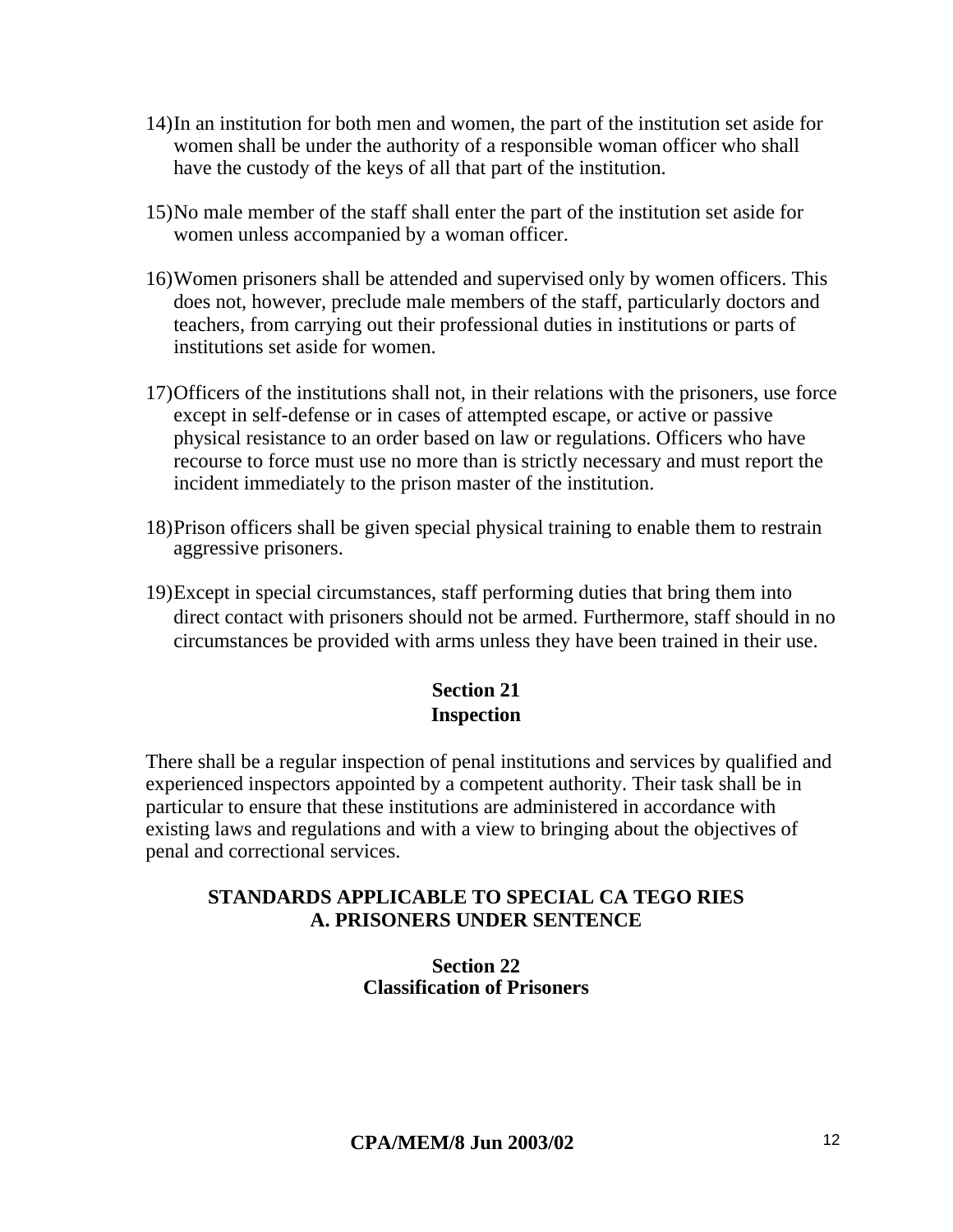- 1) The medical services of the institution shall seek to detect and shall treat any physical or mental illnesses or defects that may hamper a prisoner's rehabilitation. All necessary medical, surgical and psychiatric services shall be provided to that end.
- 2) The these principles require individualization of treatment and for this purpose a flexible system of classifying prisoners in groups; it is therefore desirable that such groups should be distributed in separate institutions suitable for the treatment of each group.

# **Section 23 Treatment**

- 1) The treatment of persons sentenced to imprisonment or a similar measure shall have as its purpose, so far as the length of the sentence permits, to establish in them the will to lead law-abiding and self-supporting lives after their release and to prepare them to do so. The treatment shall be such as will encourage their selfrespect and develop their sense of responsibility.
- 2) To these ends, all appropriate means shall be used to the extent possible, including religious care, education, vocational guidance, training and employment counseling, in accordance with the individual needs of each prisoner, taking account of his social and criminal history, his physical and mental capacities and aptitudes, his personal temperament, the length of his sentence and his prospects. after release.
- 3) For every prisoner with a sentence of suitable length, the prison master shall receive, as soon as possible after his admission, full reports on all the matters referred to in the foregoing paragraph. Such reports shall always include a report by a medical officer, wherever possible qualified in psychiatry, on the physical and mental condition of the prisoner.
- 4) The reports and other relevant documents shall be placed in an individual file. This file shall be kept up to date and classified in such a way that it can be consulted by the responsible personnel whenever the need arises.

### **Section 24 Classification and Individualization**

1) The purposes of classification shall be: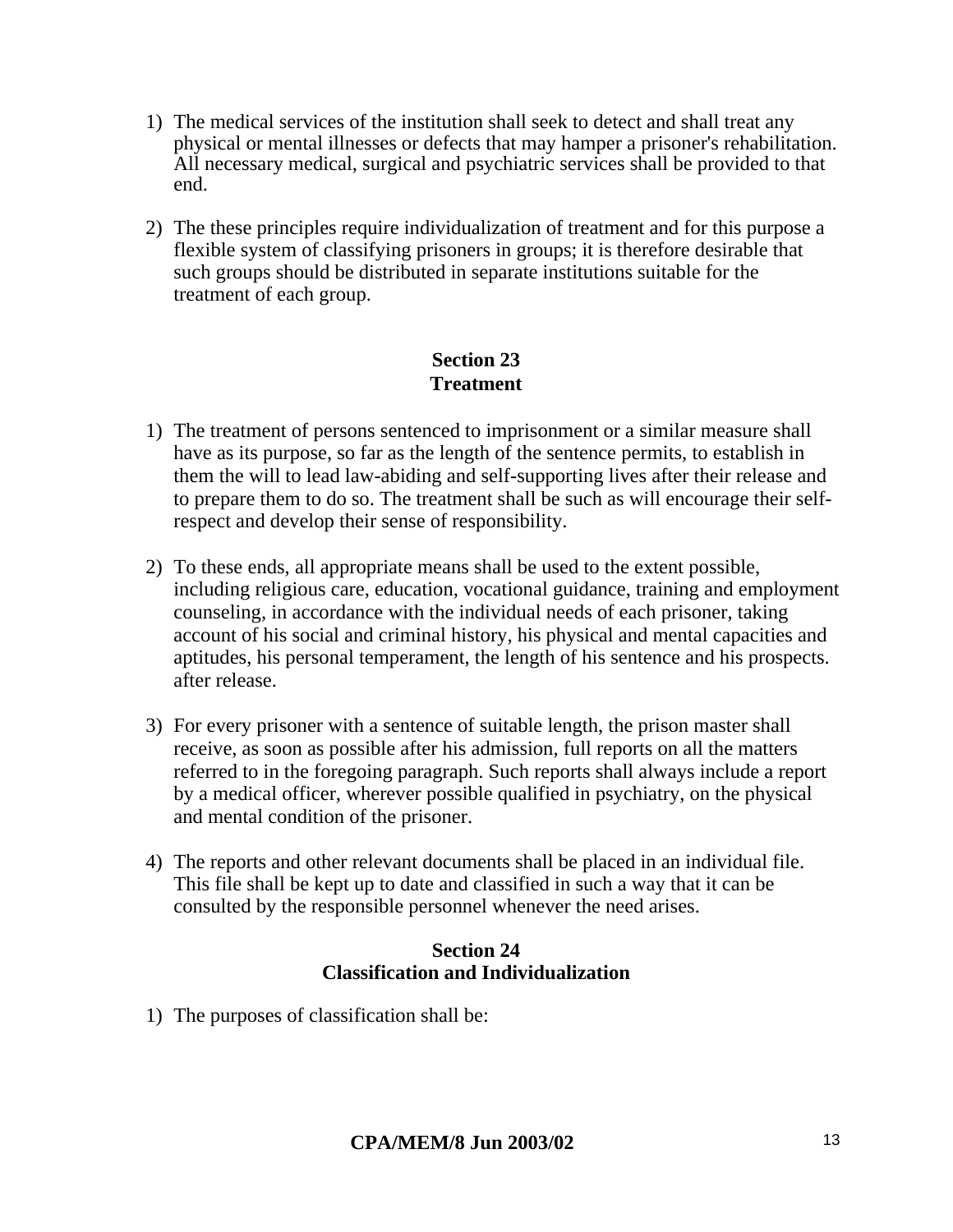- a) To separate from others those prisoners who, by reason of their criminal records or bad characters, are likely to exercise a bad influence, or pose a danger to themselves or others;
- b) To divide the prisoners into classes in order to facilitate their treatment with a view to their social rehabilitation.
- 2) So far as possible separate institutions or separate sections of an institution shall be used for the treatment of the different classes of prisoners.

# **Section 25 Privileges**

Systems of privileges appropriate for the different classes of prisoners and the different methods of treatment shall be established at every institution, in order to encourage good conduct, develop a sense of responsibility and secure the interest and cooperation of the prisoners in their treatment.

### **Section 26 Work**

- 1) Prison labor must not be of an afflictive nature,
- 2) All prisoners under sentence may be required to work, subject to their physical and mental fitness as determined by the medical officer.
- 3) Sufficient work of a useful nature shall be provided to keep prisoners actively employed for a normal working day.
- 4) So far as possible the work provided shall be such as will maintain or increase the prisoners' ability to earn an honest living after release.
- 5) Where prisoners are employed in work not controlled by the administration, they shall always be under the supervision of the institution's personnel. Unless the work is for other departments of the government the full normal wages for such work shall be paid to the administration by the persons to whom the labor is supplied, account being taken of the output of the prisoners.
- 6) The precautions specified in Iraqi law governing labor and working conditions to protect the safety and health of workers shall be equally observed in institutions.
- 7) The maximum daily and weekly working hours of the prisoners shall be fixed in accordance with Iraqi law governing labor and working conditions.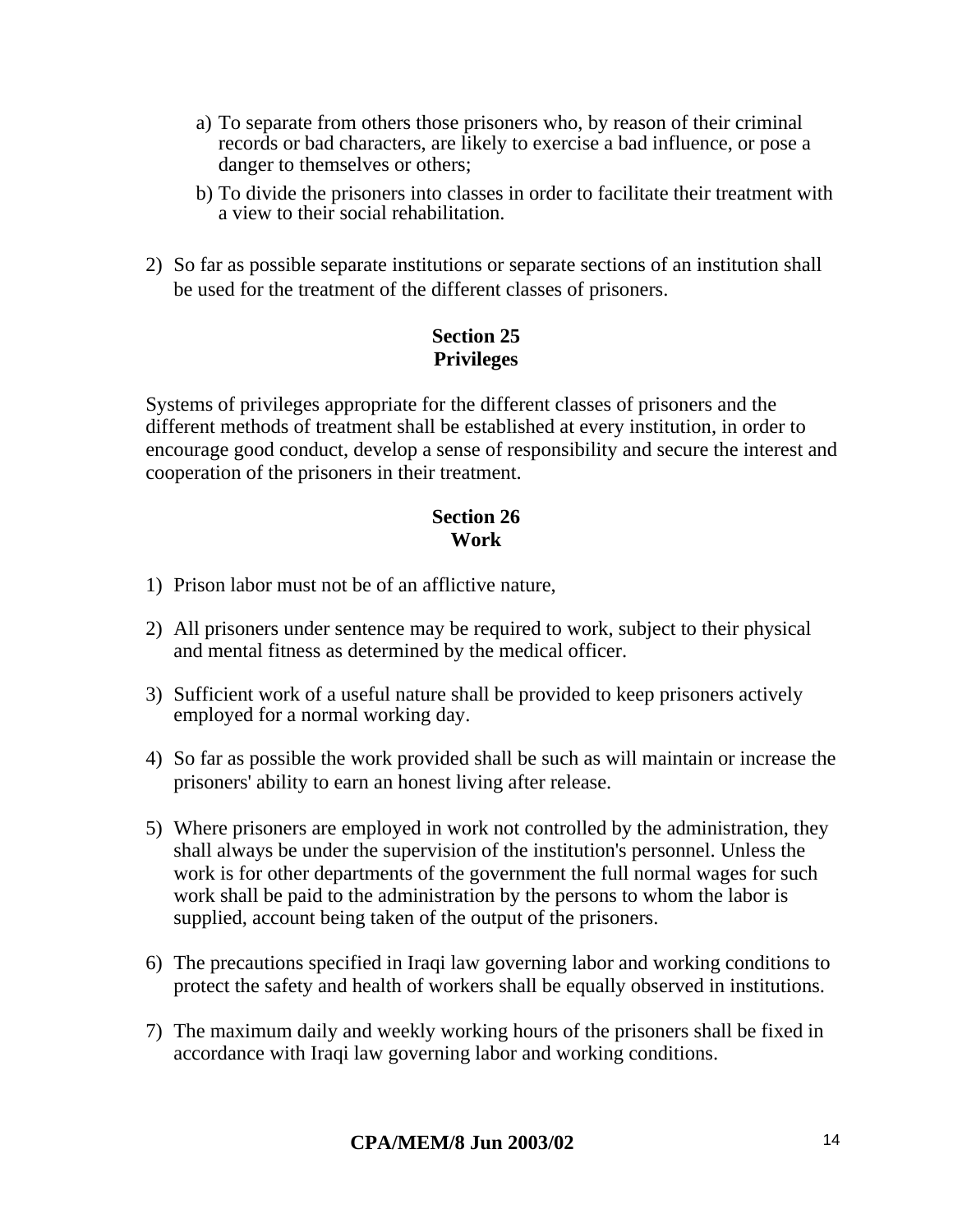- 8) The hours so fixed shall leave one rest day a week and sufficient time for education and other activities required as part of the treatment and rehabilitation of the prisoners.
- 9) There shall be a system of equitable remuneration of the work of prisoners,
- 10)Under the system prisoners shall be allowed to spend at least a part of their earnings on approved articles for their own use and to send a part of their earnings to their family.
- 11)The system should also provide that a part of the earnings should be set aside by the administration so as to constitute a savings fund to be handed over to the prisoner on his release.

#### **Section 27 Education and Recreation**

- 1) Provision shall be made for the further education of all prisoners capable of profiting thereby, including religious instruction. The education of illiterates and young prisoners shall be compulsory and special attention shall be paid to it by the administration.
- 2) So far as practicable, the education of prisoners shall be integrated with the educational system so that after their release they may continue their education without difficulty.
- 3) Recreational and cultural activities shall be provided in all institutions for the benefit of the mental and physical health of prisoners.

#### **Section 28 Social Relations and After-Care**

- 1) Special attention shall be paid to the maintenance and improvement of such relations between a prisoner and his family as are desirable in the best interests of both.
- 2) From the beginning of a prisoner's sentence consideration shall be given to his future after release and he shall be encouraged and assisted to maintain or establish such relations with persons or agencies outside the institution as may promote the best interests of his family and his own social rehabilitation.
- 3) Services and agencies, governmental or otherwise, that assist released prisoners to re-establish themselves in society shall ensure, so far as is possible and

### **CPA/MEM/8 Jun 2003/02** 15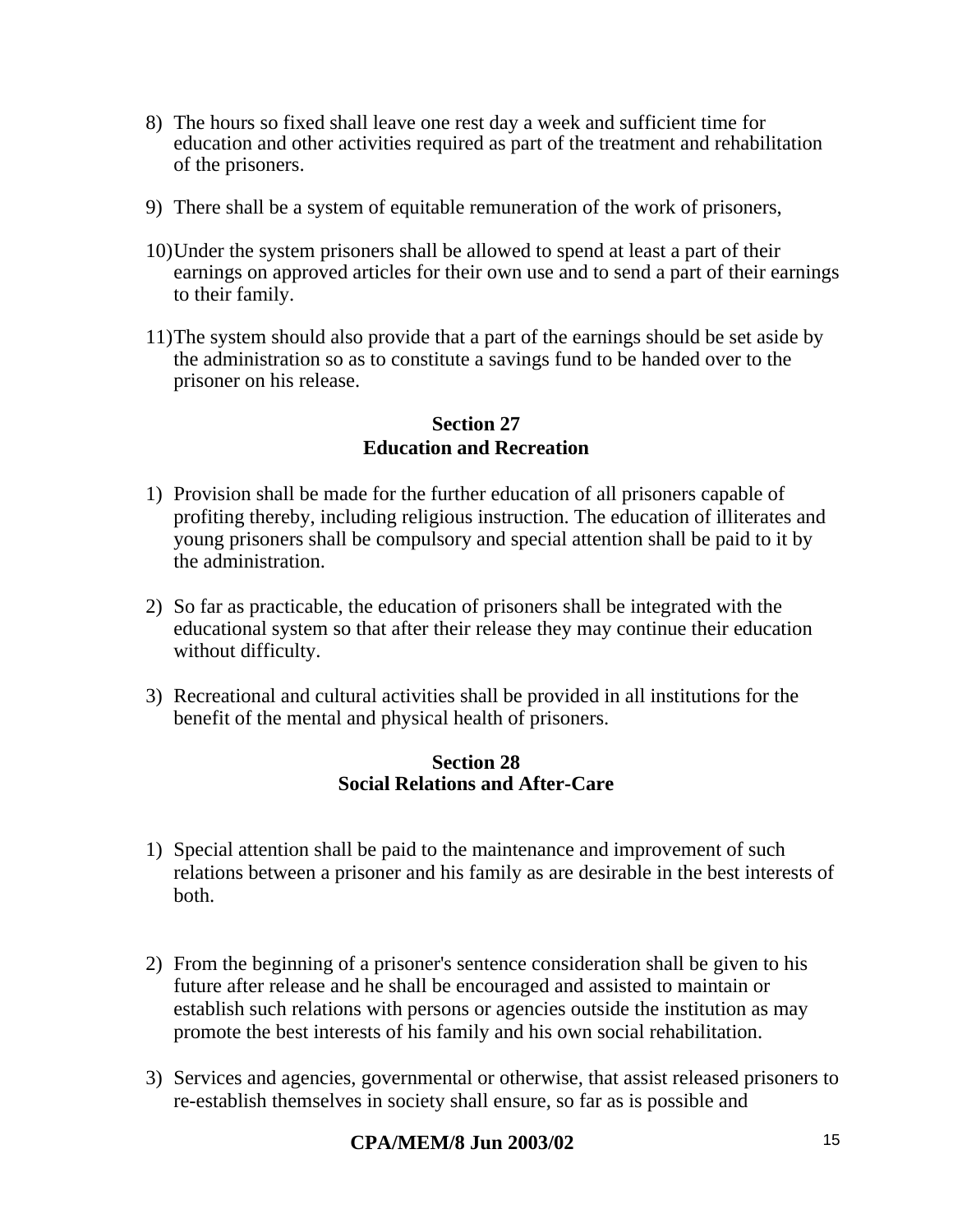necessary, that released prisoners are provided with appropriate documents and identification papers, have suitable homes and work to go to, are suitably and adequately clothed having regard to the climate and season, and have sufficient means to reach their destination and maintain themselves in the period immediately following their release.

- 4) The approved representatives of such agencies shall have all necessary access to the institution and to prisoners and shall be taken into consultation as to the future ofa prisoner from the beginning of his sentence.
- 5) It is desirable that the activities of such agencies shall be centralized or coordinated as far as possible in order to secure the best use of their efforts.

# **B. INSANE AND MENTALLY ABNORMAL PRISONERS**

### **Section 29 Psychiatric Care**

- 1) Persons who are found to be insane shall not be detained in prisons and arrangements shall be made to remove them to mental institutions as soon as possible.
- 2) Prisoners who suffer from other mental diseases or abnormalities shall be observed and treated in specialized institutions under medical management.
- 3) During their stay in a prison, such prisoners shall be placed under the special supervision of a medical officer.
- 4) The medical or psychiatric service of the penal institutions shall provide for the psychiatric treatment of all prisoners who are in need of such treatment.

# **C. PRISONERS UNDER ARREST OR AWAITING TRIAL**

#### **Section 30 Untried prisoners**

1) Persons arrested or imprisoned by reason of a criminal charge against them, who are detained either in police custody or in prison custody but have not yet been tried and sentenced, will be referred to as "untried prisoners", hereinafter in these rules.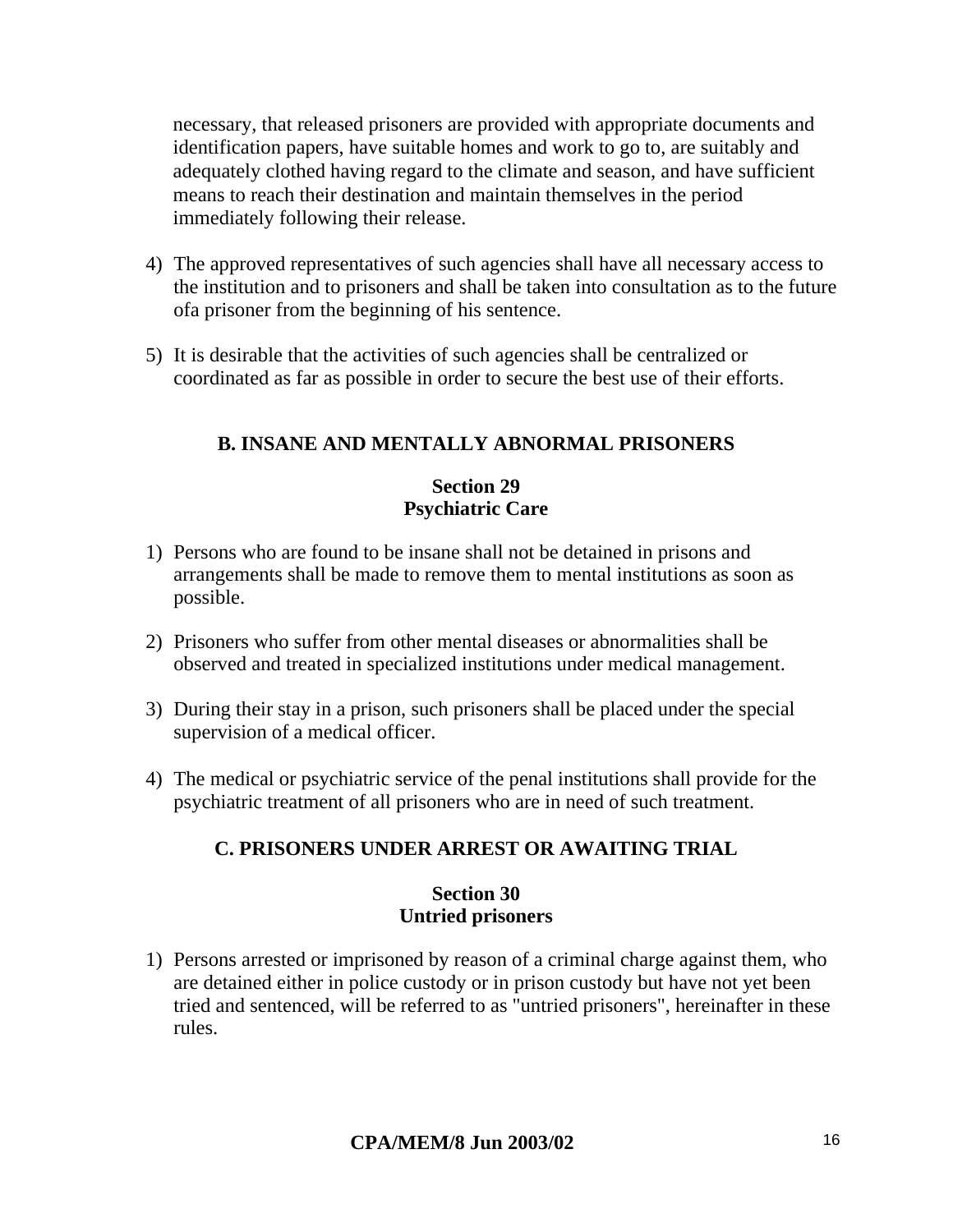- 2) Prisoners who have not been convicted are presumed to be innocent and shall be treated as such.
- 3) Without prejudice to legal rules for the protection of individual liberty or prescribing the procedure to be observed in respect of untried prisoners, these prisoners shall benefit by a special regime that is described in the following rules in its essential requirements only.
- 4) Untried prisoners shall be kept separate from convicted prisoners.
- 5) Young untried prisoners shall be kept separate from adults and shall where possible be detained in separate institutions.
- 6) Untried prisoners shall sleep singly in separate rooms.
- 7) Within the limits compatible with the good order of the institution, untried prisoners may, if they so desire, have their food procured at their own expense from the outside, either through the administration or through their family or friends. Otherwise, the administration shall provide their food.
- 8) An untried prisoner shall be allowed to wear his own clothing if it is clean and suitable.
- 9) If he wears prison dress, it shall be different from that supplied to convicted prisoners.
- 10)An untried prisoner shall always be offered an opportunity to work, but shall not be required to work. If he chooses to work, he shall be paid for it.
- 11)An untried prisoner shall be allowed to procure at his own expense or at the expense of a third party such books, newspapers, writing materials and other means of occupation as are compatible with the interests of the administration of justice and the security and good order of the institution.
- 12)An untried prisoner shall be allowed to be visited and treated by his own doctor or dentist if there is reasonable ground for his application and he is able to pay any expenses incurred.
- 13)An untried prisoner shall be allowed to inform immediately his family of his detention and shall be given all reasonable facilities for communicating with his family and friends, and for receiving visits from them, subject only to restrictions and supervision as are necessary in the interests of the administration of justice and of the security and good order of the institution.